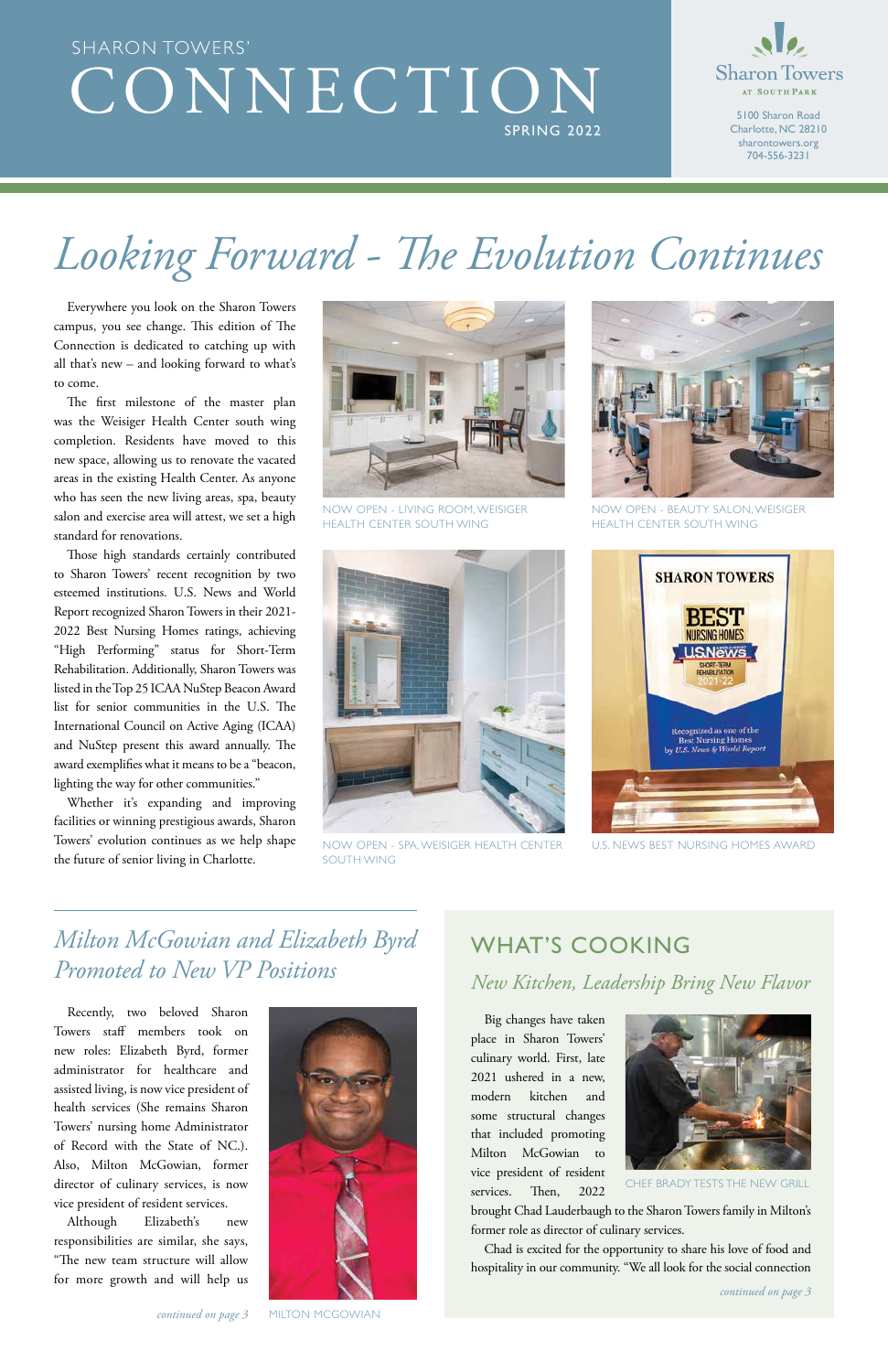## *The Deerwood Interior Look Revealed*

## *Construction Update*

As The Deerwood takes shape, most of us have seen only the impressive, modern look of the exterior. We now are able to share the earthy hues, clean lines and fashion-forward fabrics that will set the tone for the common areas on the five floors of Sharon Towers' newest residential building.

The look of the furniture, courtesy of GMK Interiors, echoes the serene comfort of the Harris Town Center completed a few years ago. Overcoming challenges posed by supply chain disruptions, they crafted a look that feels current, yet retains the warmth of Sharon Towers.

*The furniture has the right dimensions for The Deerwood. We wanted to bring in color – blues, oranges, yellows and teals – to liven up the space." - Marta Lockwood, GMK Interiors* Note:<br>The furn<br>dimension



According to Marta Lockwood, an interior designer with GMK Interiors in Columbia, SC, "We're familiar with the style Sharon Towers likes in furniture. It's contemporary. The fabrics are upscale and sophisticated. We wanted the fabrics used in The Deerwood to feel very much like those used in other buildings."

We are excited to see these elegant designer looks come to life when The Deerwood opens.







FIRST FLOOR CORRIDOR SECOND FLOOR MEETING ROOM



FIFTH FLOOR LOBBY SECOND FLOOR LOBBY



The main entrance to Sharon Towers was temporarily closed in order to realign the road in front of The Deerwood.

The fencing around The Deerwood will be removed while temporary fencing on the north side of the entrance will remain around the construction parking area during continued build-out of the Commons Building and final phase of The Weisiger Health Center.



#### EXCLUSIVE "SNEAK PEEK"

COMMUNITY ROOM LOBBY

SIGNS DIRECTED VEHICLES TO THE ALTERNATE ENTRANCE DURING ROAD RECONFIGURATION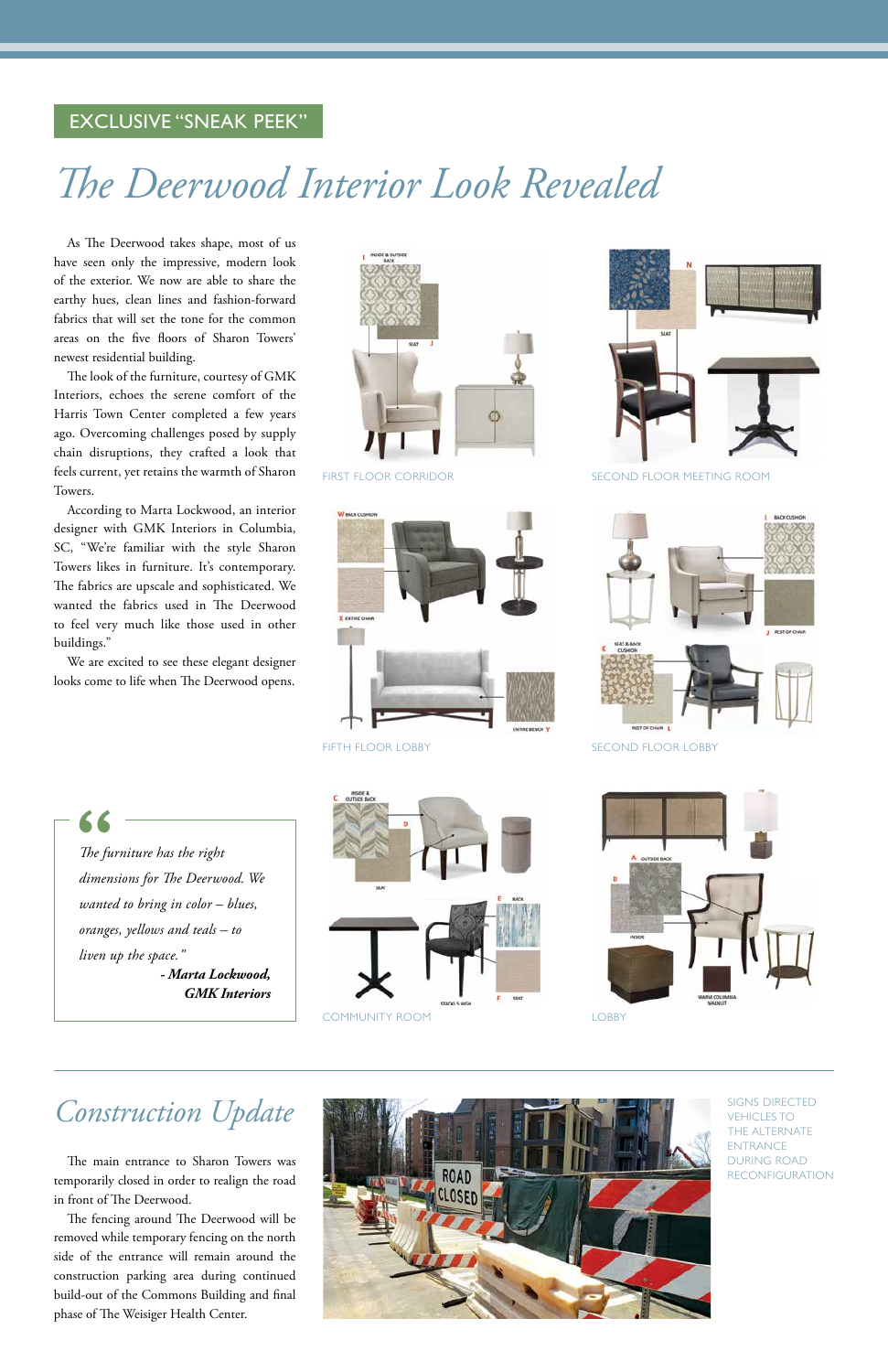to do more in healthcare and assisted living."

Meanwhile, Milton says his



new role will inspire other team members. "It will show them that hard work and dedication are keys to advancement–that work ethic and leadership are valued and rewarded in the Sharon Towers community." Angela Rigsbee, Sharon Towers' president and CEO announced the promotions as "an acknowledgment of the importance Milton and Elizabeth have had to the operations of Sharon Towers – especially during the pandemic."

### NEW VPs (CONT. FROM P.1)

ELIZABETH BYRD

As opening of The Deerwood nears, just a single apartment remains available. This Woodlea floor plan offers 2,148 square-feet of space (the largest plan in The Deerwood) and a gorgeous view of the garden terrace, facing south.

The Woodlea has two large bedrooms – each with enough space for a king-sized bed – and a voluminous walk-in closet in the master. There's also a generous living/ dining area with a balcony that's perfect for entertaining. Perhaps best of all, this spacious apartment is the perfect space if you've recently moved out of a large singlefamily home and need lots of room.

## *Going...Going... The Last Deerwood Apartment Is*

Since this is the last apartment available in The Deerwood, we urge you to contact us today. Take advantage of this unique opportunity to live the urban sophistication of Sharon Towers' newest accommodation. Contact Judy Beaird at 704-556-3231 for more information.



FURNISHED, TWO-BEDROOM WITH DEN FLOOR PLAN RENDERING OF THE WOODLEA



ARTIST'S RENDERING OF THE WOODLEA'S SPACIOUS LIVING/DINING AREA

#### WHAT'S COOKING (CONT. FROM P.1)



CHAD LAUDERBAUGH

that comes with sharing a meal around the table," he says. To him, this isn't just a job: "I want to do something more than just earn a living." As a classically trained chef who graduated from The Culinary Institute of America and has cooked in restaurants in Aspen and Pittsburgh, Chad likes what he sees at Sharon Towers. "I'm not trying to reinvent the wheel," he says. "We already have a really good wheel. Maybe add some new hubcaps."